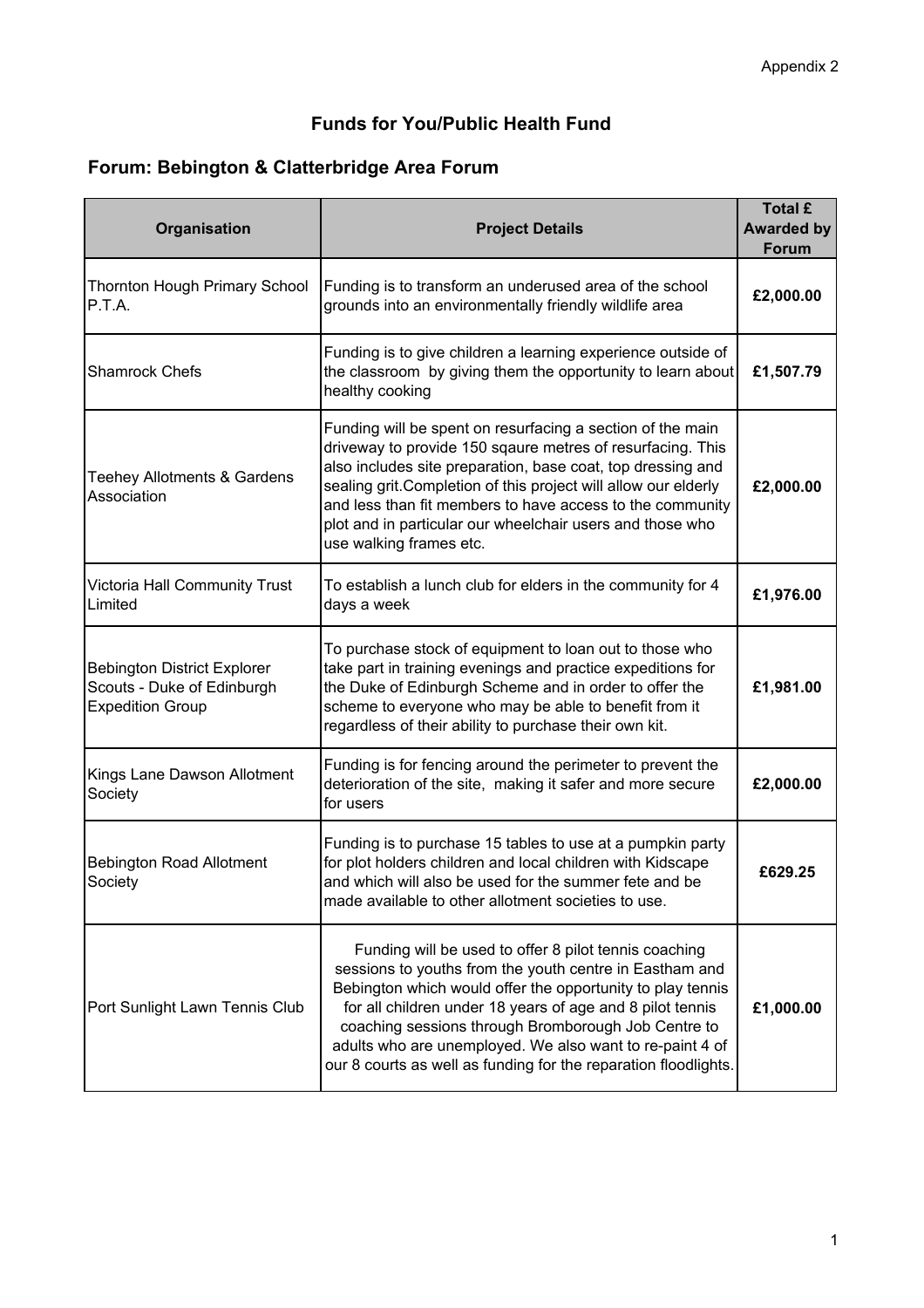### **Forum: Bidston & Claughton Area Forum**

| Organisation                                                      | <b>Project Details</b>                                                                                                                                                                                                                                                                                                                                                               | <b>Total £</b><br><b>Awarded by</b><br><b>Forum</b> |
|-------------------------------------------------------------------|--------------------------------------------------------------------------------------------------------------------------------------------------------------------------------------------------------------------------------------------------------------------------------------------------------------------------------------------------------------------------------------|-----------------------------------------------------|
| <b>Claughton Community Group</b>                                  | The funding is for annual Claughton Christmas Lights, to<br>instill pride in where we live work and visit.                                                                                                                                                                                                                                                                           | £5,000.00                                           |
| 9th Birkenhead North Brownies                                     | Funding is for 2 notice boards to display Brownie's work in<br>the hall and also a freestanding notice board for external<br>use to advertise fundraising events and activities in order to<br>raise the profile of the group and and encourage more girls<br>to join.                                                                                                               | £2,000.00                                           |
| Beechwood Youth Project                                           | Funding will provide activities for the youths 12-19 years old<br>on and around the Beechwood Estate/Woodchurch area to<br>provide activities, trips and outings to reduce anti-social<br>behaviour                                                                                                                                                                                  | £2,500.00                                           |
| The Harvest Project                                               | Funding is to plant up & maintain new woodland on a field<br>that was once dominated by elm trees involving the local<br>community                                                                                                                                                                                                                                                   | £2,656.00                                           |
| <b>Thornton Allotment Society</b>                                 | Funding is to provide a new notice board for the allotment<br>which will be sited in a highly visible location                                                                                                                                                                                                                                                                       | £1,000.00                                           |
| <b>Small Steps</b>                                                | The group support parent carers aged 0-99 years with any<br>disability or additional need so to reach more parents<br>throughout Wirral who may be struggling - funding will be<br>used to hold an Information Day in Birkenhead Park and<br>provide a picnic for those attending to promote networking<br>between organisations and give parents advice and<br>information.         | £666.00                                             |
| <b>Friends of Flaybrick</b>                                       | Funding will be used to run a Community Engagement<br>Project which will encourage adults and young people to<br>walk around the 26 acres of Flaybrick Memorial Gardens<br>thereby enhancing health and a sense of well being in the<br>local community. The funding will be used to purchase<br>noticeboards and cover publicity material cost and audio<br>amplification equipment | £1,000.00                                           |
| St Vincent De Paul Society<br>Holyname & St Peter's<br>Conference | The funding will enable us to send children from<br>disadvantaged homes to a camp in North Wales to give<br>them opportunities they may not normally expect.                                                                                                                                                                                                                         | £2,000.00                                           |
| <b>Claughton Community Group</b>                                  | To provide healthy, stimulating activity and to develop the<br>athletic skills of young people, both male and female across<br>Key Stage 2 and 3 age ranges using initially non-contact tag<br>rugby leading to contact rugby.                                                                                                                                                       | £3,000.00                                           |
| St Vincent de Paul Society                                        | Funding is to provide one week's outward bound/mentoring<br>for young people who are leaving primary school in order for<br>them to learn team working and social skills to become role<br>models to siblings and local children through excellent<br>behaviours.                                                                                                                    | £2,000.00                                           |
| Noctorum Community<br>Association                                 | To contribute towards putting on a Firework display for<br>young people, this has been a successful event in the past<br>and helped to tackle one of the main issues (ASB) in this<br>area. In partnership with Merseyside Police and Wirral<br>Partnership Homes                                                                                                                    | £1,000.00                                           |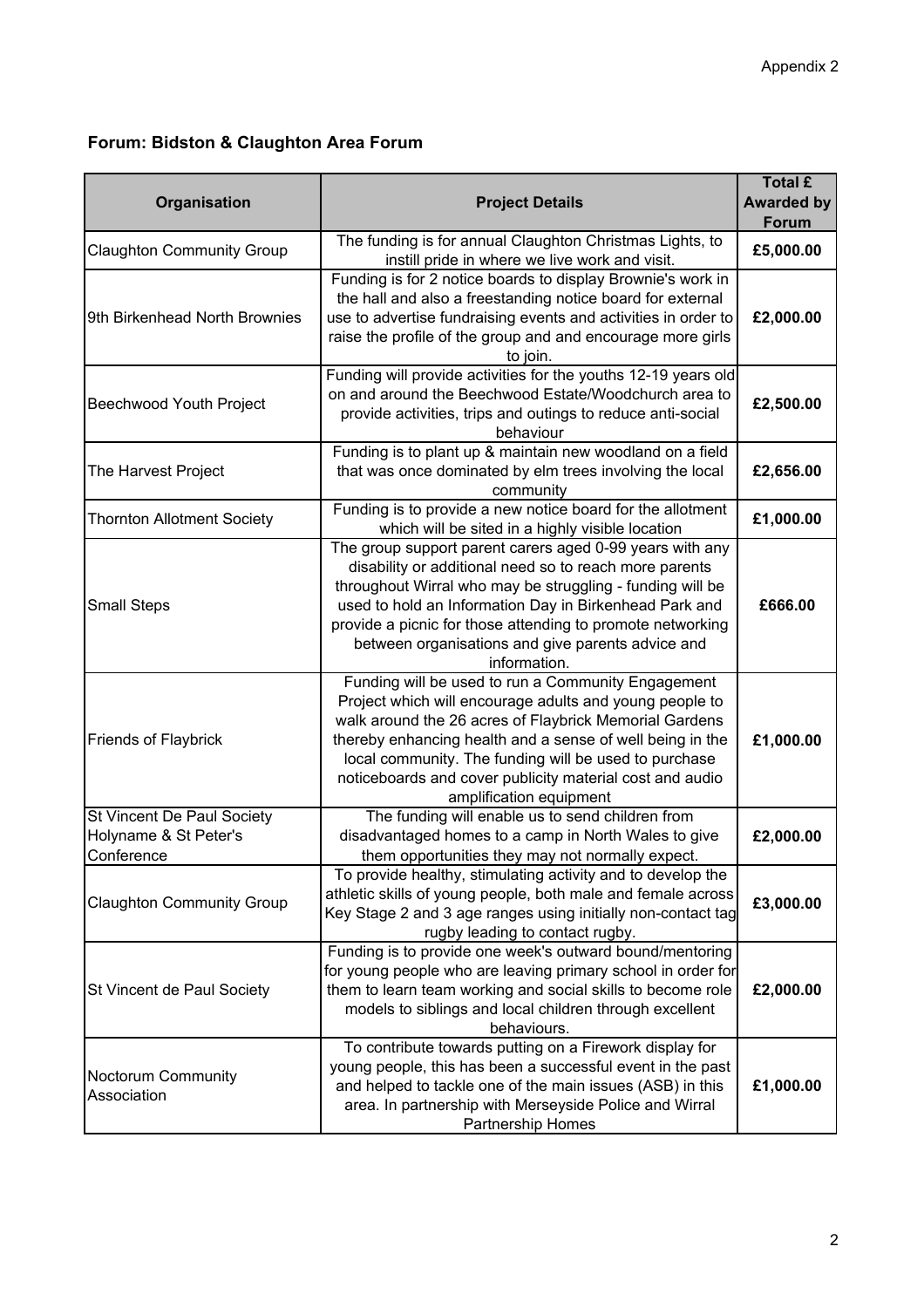# **Forum: Birkenhead, Tranmere & Rock Ferry Area Forum**

| Organisation                                                 | <b>Project Details</b>                                                                                                                                                                                                                                                                                                                                                                                                                                                                                    | <b>Total £</b><br><b>Awarded by</b><br>Forum |
|--------------------------------------------------------------|-----------------------------------------------------------------------------------------------------------------------------------------------------------------------------------------------------------------------------------------------------------------------------------------------------------------------------------------------------------------------------------------------------------------------------------------------------------------------------------------------------------|----------------------------------------------|
| Wilfred Owen Story and Gallery                               | To enable the Wilfred Own Story and Gallery (WOS) to fulfill<br>some of the needed improvements to the gallery: To<br>upgrade the display and layout of the WOS to improve the<br>viewing and exhibition experience and to purchase folding<br>chairs to increase the number of people able to attend the<br>different workshops and talks already provided and to help<br>with storage when not required.                                                                                                | £1,985.00                                    |
| Church Road Neighbourhood<br>resource Centre NRC             | Funding is to promote the 5 ways of well being and provide<br>courses including cook and taste sessions, reiki taster<br>sessions, cooking with fresh produce and other courses to<br>all residents of Tranmere                                                                                                                                                                                                                                                                                           | £2,000.00                                    |
| <b>Clifton Park Community</b><br>Association                 | Funding is for "no dog fouling" signs which will be securely<br>fixed to the 3 gates to the Woodlands Community Park is to<br>encourage dog owners to be more responsible and to plant<br>daffodil bulbs & wild flowers to brighten up the park.                                                                                                                                                                                                                                                          | £350.00                                      |
| <b>Crass Routes</b>                                          | Funding is to run facilitated sessions with people<br>marginalised through mental ill-health and addictions and<br>peer mentors: to learn and develop ways of strengthening<br>and maintaining their own recovery whilst contributing to<br>improving a new community allotment site. Funding is also<br>for an intensive training series for a commited group of<br>service users (as above) to form a pilot peer-support group<br>for developing active, personal recovery and all-round well<br>being. | £2,000.00                                    |
| <b>Courtney Park Community</b><br>Centre                     | The funding will provide Cook & Taste sessions for local<br>community members including families and older members<br>of the community in order to provide an opportunity for the<br>local residents to participate in practical interactive recipe<br>preparation of healthy, nutritious and economical meals.                                                                                                                                                                                           | £1,698.00                                    |
| 10th Birkenhead Scout Group                                  | Funding is to repair rain damage to the kitchen area in the<br>Institute to enable scout and guide groups and other<br>community groups to continue to use the building                                                                                                                                                                                                                                                                                                                                   | £2,000.00                                    |
| The Samaritan Group in<br>Tranmere                           | The Samaritan Group is one of the very few charitable<br>organisations owning their own mini-bus used not only by<br>the group but other organisations The funding is required to<br>cover insurance costs and also the rent for the hall and the<br>use of the kitchen to provide a hot meal to the group's<br>users.                                                                                                                                                                                    | £1,964.57                                    |
| <b>Tranmere Residents And</b><br>Communities (TRAC)          | Funding is to continue a weekly luncheon club which is an<br>opportunity for new and old members to be informed about<br>the community developments, and provide help with<br>housing and any other problems that arises                                                                                                                                                                                                                                                                                  | £2,000.00                                    |
| <b>Tranmere Action Group</b><br><b>Trampoline Youth Club</b> | The club is open to all children and young people in<br>Birkenhead, Tranmere and Rock Ferry, funding will be used<br>towards the running costs of the club, coach fees and hall<br>rent insurance.                                                                                                                                                                                                                                                                                                        | £2,000.00                                    |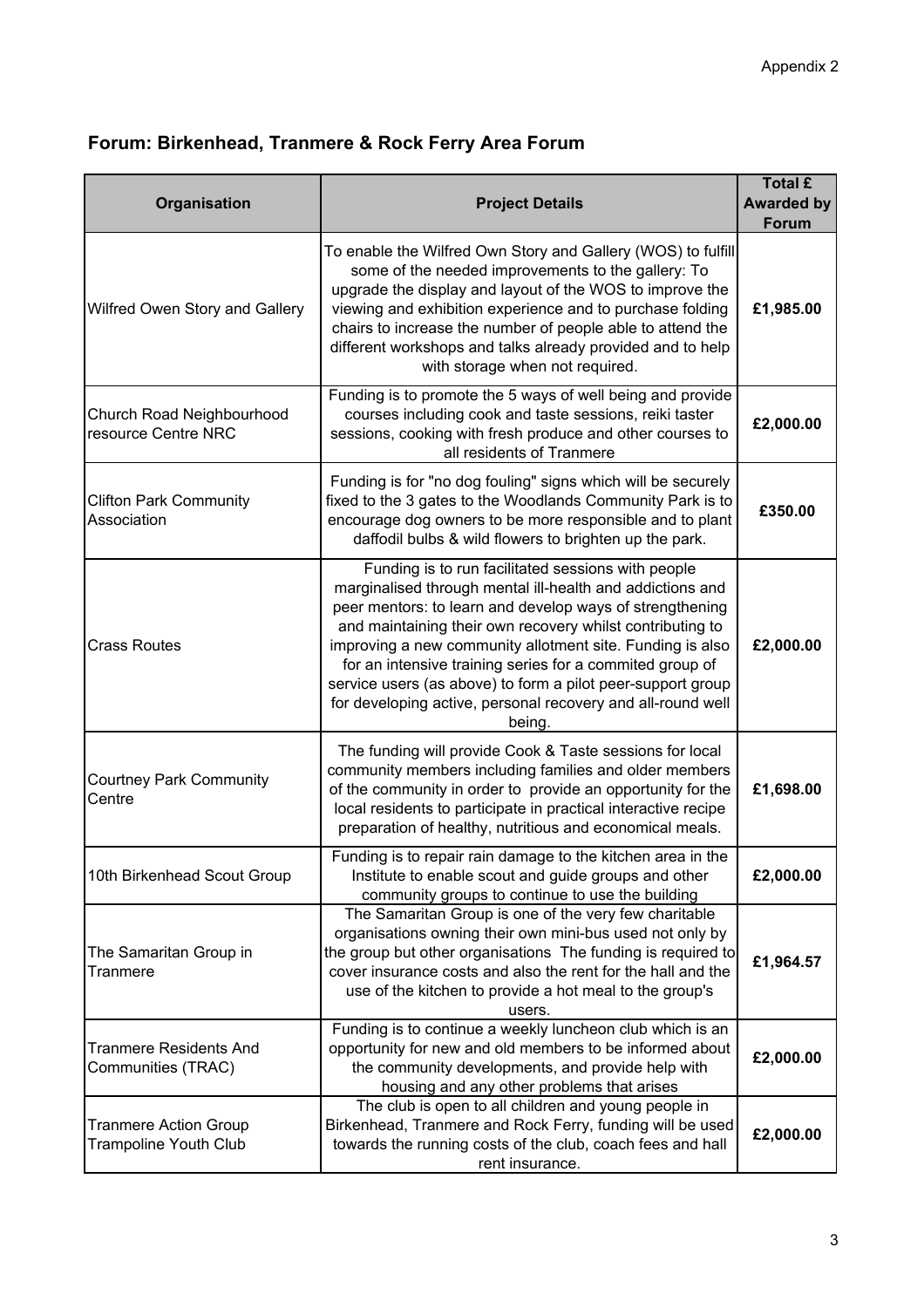| <b>Courtney Park Community</b><br>Centre                                                  | Organisation runs a voluntary led after school club from the<br>community house that is based in the centre of the local<br>community. The club operates during three nights of the<br>week Monday, Tuesday and Thursday between 4-6. This is<br>a valuable service for parents who work and cannot afford<br>commercial childcare costs. By providing new equipment we<br>will be able to deliver a quality experience both for children<br>attending the after school club and people using the facility<br>for parties. | £1,710.00 |
|-------------------------------------------------------------------------------------------|----------------------------------------------------------------------------------------------------------------------------------------------------------------------------------------------------------------------------------------------------------------------------------------------------------------------------------------------------------------------------------------------------------------------------------------------------------------------------------------------------------------------------|-----------|
| Knowsley Court Tenants and<br><b>Residents Association</b>                                | To purchase a freezer, equipment and install a work to in<br>order to hold a twice weekly meal for elderly tenants and<br>residents who have limited opportunities to get out and<br>about                                                                                                                                                                                                                                                                                                                                 | £535.00   |
| St Joseph's St Vincent De Paul<br>Society Birkenhead                                      | Funding is to send young people to a summer camp for a<br>week to encourage them to enjoy simple activities and<br>discover new interests such as archery, walking in the<br>surrounding hills and countryside and taking part in a<br>number of team building exercises.                                                                                                                                                                                                                                                  | £2,000.00 |
| <b>Rodney Street Residents</b><br><b>Association and Vincent</b><br><b>Naughton Court</b> | To buy ten shovels to clear snow in the area and to buy 20<br>hanging baskets and 15 tubs to help the street come<br>together.                                                                                                                                                                                                                                                                                                                                                                                             | £444.05   |
| Bedford Road Neighbourhood<br><b>Resource Centre</b>                                      | Funding is to expand healthy activity courses offered to<br>elderly residents in John Willis House in order to improve<br>physical mobility and relaxation.                                                                                                                                                                                                                                                                                                                                                                | £1,440.00 |
| Peninsula Angling Club                                                                    | The group was set up to support members of the<br>organisation who have been through a process of<br>rehabilitation for substance misuse addiction. Funding is to<br>obtain a water board license to enable members to fish in<br>local lakes and ponds and to fund one external fishing trip to<br>allow people to experience the outdoors away from<br>Birkenhead in the countryside.                                                                                                                                    | £1,640.00 |
| Friends of Flaybrick                                                                      | Funding will be used to run a Community Engagement<br>Project which will encourage adults and young people to<br>walk around the 26 acres of Flaybrick Memorial Gardens<br>thereby enhancing health and a sense of well being in the<br>local community. The funding will be used to purchase<br>noticeboards and cover publicity material cost and audio<br>amplification equipment                                                                                                                                       | £1,000.00 |
| <b>Small Steps</b>                                                                        | The group support parent carers aged 0-99 years with any<br>disability or additional need so to reach more parents<br>throughout Wirral who may be struggling - funding will be<br>used to hold an Information Day in Birkenhead Park and<br>provide a picnic for those attending to promote networking<br>between organisations and give parents advice and<br>information.                                                                                                                                               | £666.00   |
| The Wirral Tuesday Club                                                                   | The group provides a safe and enjoyable two hours week<br>for the less able of Wirral so funding will be used to<br>subsidise the cost of transport for members who would not<br>able to attend the club without the provision of a bus.                                                                                                                                                                                                                                                                                   | £666.00   |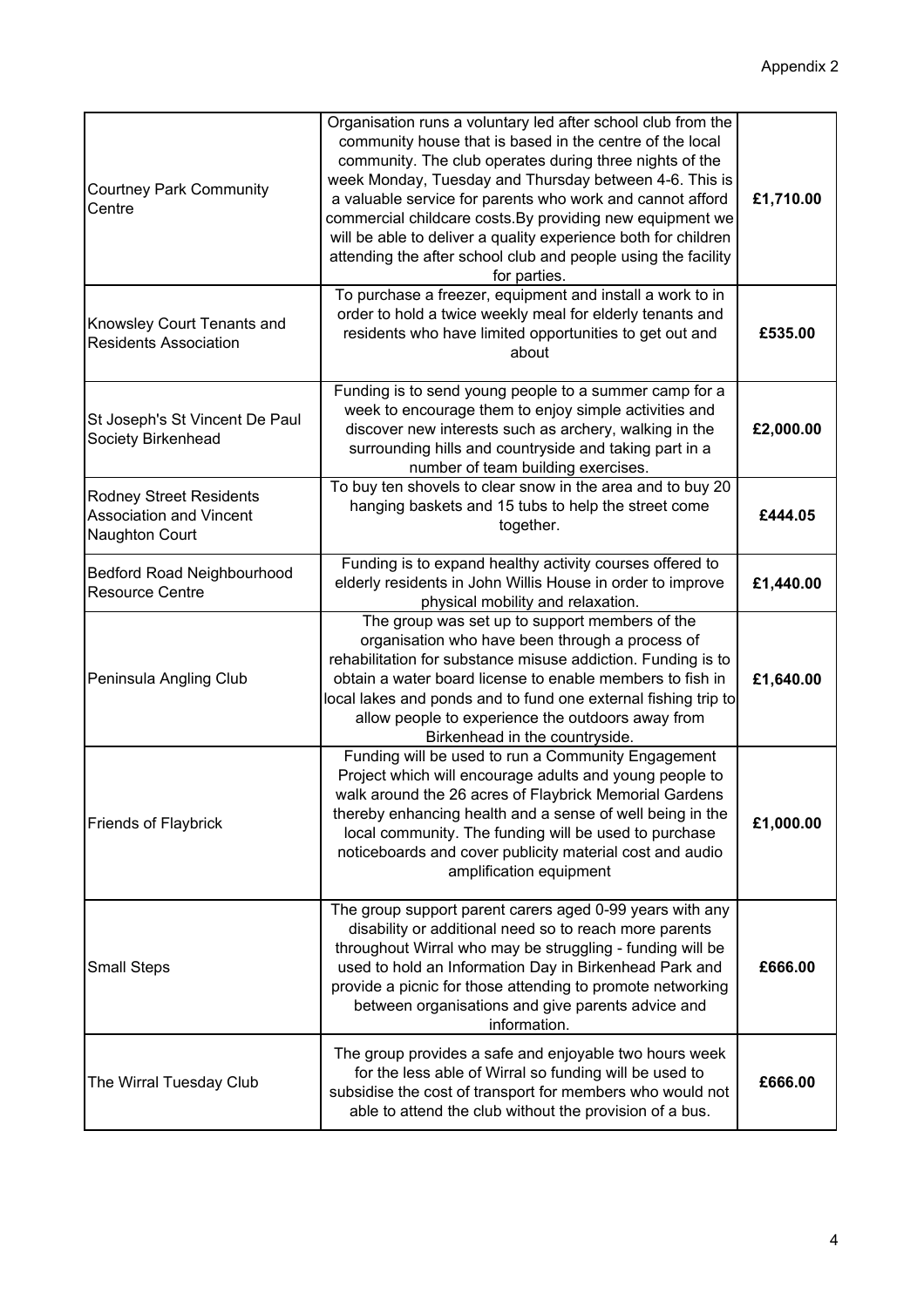# **Forum: Greasby, Frankby, Irby, Upton & Woodchurch Area Forum**

| Organisation                                          | <b>Project Details</b>                                                                                                                                                                                                                                                                                                                                                       | <b>Total £</b><br><b>Awarded by</b><br>Forum |
|-------------------------------------------------------|------------------------------------------------------------------------------------------------------------------------------------------------------------------------------------------------------------------------------------------------------------------------------------------------------------------------------------------------------------------------------|----------------------------------------------|
| <b>Salacre Allotment Society</b>                      | To purchase soil improvers - to breathe new life back into<br>the soil leading to greater motivation, enjoyment and<br>satisfaction amongst the people who manage their plots on<br>our site.                                                                                                                                                                                | £1,000.00                                    |
| Greasby Ladies Bowling Club                           | To purchase a canopy outside the clubhouse for league<br>matches as the clubhouse is too small to cater for so many<br>people to see the green which is necessary for scoring.                                                                                                                                                                                               | £1,957.00                                    |
| The GOAL Group                                        | To purchase four benches to be installed and secured in the<br>park as over recent years the existing benches have been<br>removed due to wear and tear and vandalism.                                                                                                                                                                                                       | £2,000.00                                    |
| The Friends of Greasby Library                        | The aim of the project is to provide a writer-in-residence to<br>work with children one evening a week over 10 weeks<br>culminating in a celebration evening open to all people in<br>the community to come along and hear the work produced<br>by the children during the project, performed by the children<br>themselves.                                                 | £1,100.00                                    |
| <b>Greasby Community Association</b>                  | This funding is to contribute to the illumination and erection<br>of Christmas lights in Greasby to encourage a sense of<br>community and provide a welcoming and safe environment.                                                                                                                                                                                          | £1,000.00                                    |
| <b>Greasby Community Association</b>                  | Funding is to continue to produce The Greasby Messenger,<br>a free publication containing a wide range of news and<br>community designed to encourage people to contribute<br>actively to their community which is distributed by volunteers<br>to all 4200 homes in Greasby                                                                                                 | £900.00                                      |
| The Woodchurch Trust                                  | The project is aimed at bringing a site formally used as a<br>private garage site, which has been derelict, back into use<br>by creating a small community run plant growing enterprise.<br>Funding is for purchasing plants and equipments                                                                                                                                  | £1,695.00                                    |
| Irby Thurstaston and Pensby<br><b>Amenity Society</b> | Funding is to purchase a replacement notice board for irby<br>Village to be sited in the car park adjecent to the bus stop<br>and facing the pavement to advertise local news, area<br>forums, ITPAS New/Information etc and local police<br>newsletters.                                                                                                                    | £900.00                                      |
| Woodchurch Amateur Boxing<br>Club                     | The group support parent carers aged 0-99 years with any<br>disability or additional need so to reach more parents<br>throughout Wirral who may be struggling - funding will be<br>used to hold an Information Day in Birkenhead Park and<br>provide a picnic for those attending to promote networking<br>between organisations and give parents advice and<br>information. | £1,992.00                                    |
| The Wirral Tuesday Club                               | The group provides a safe and enjoyable two hours week<br>for the less able of Wirral so funding will be used to<br>subsidise the cost of transport for members who would not<br>able to attend the club without the provision of a bus.                                                                                                                                     | £668.00                                      |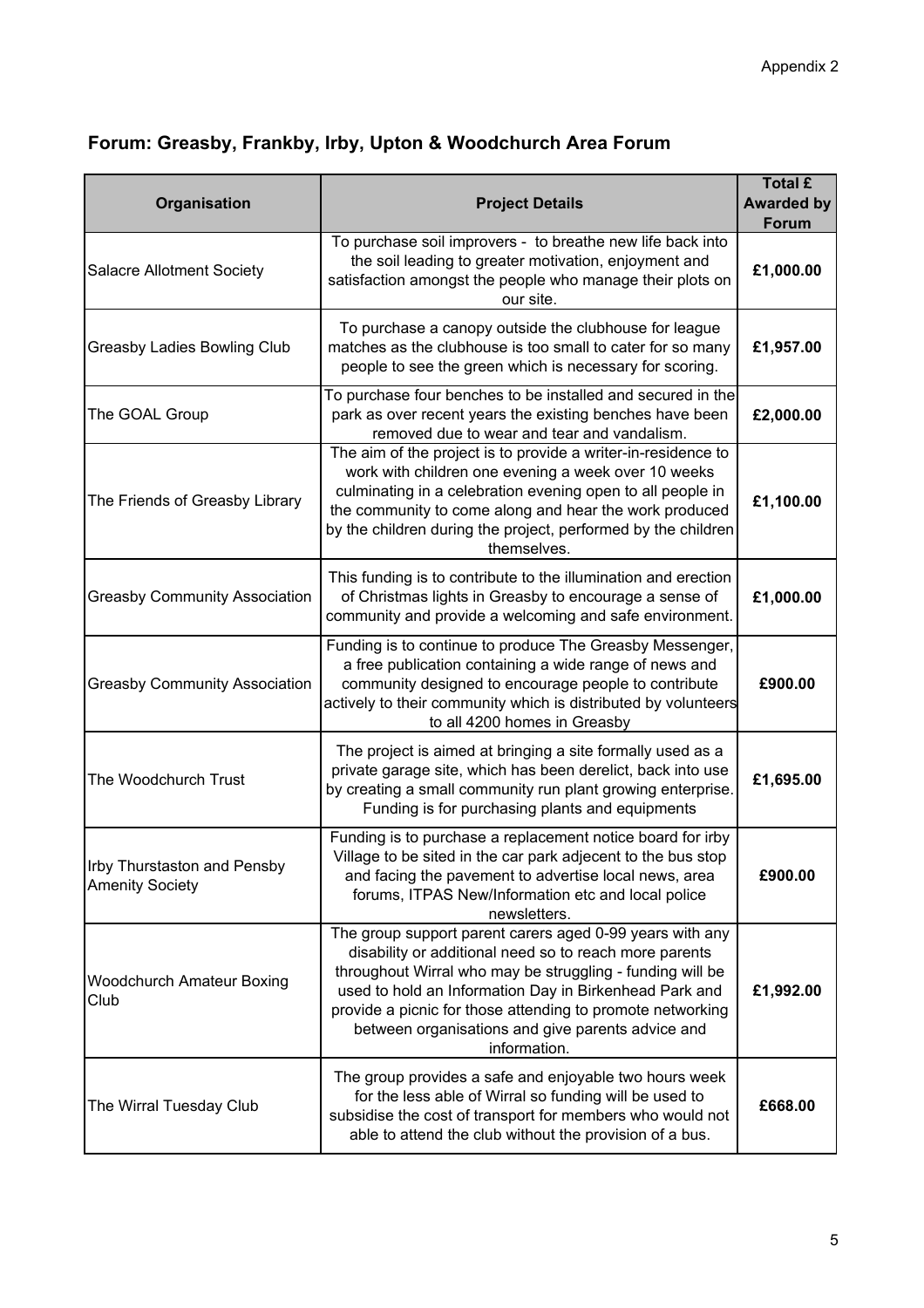# **Forum: Heswall, Pensby & Thingwall Area Forum**

| Organisation                                             | <b>Project Details</b>                                                                                                                                                                                                                                                                                                                                 | <b>Total £</b><br><b>Awarded by</b><br>Forum |
|----------------------------------------------------------|--------------------------------------------------------------------------------------------------------------------------------------------------------------------------------------------------------------------------------------------------------------------------------------------------------------------------------------------------------|----------------------------------------------|
| Parents Association - Thingwall<br><b>Primary School</b> | The funding is to purchase 30 bike stands to encourage<br>cycling to school. The stands provide safe, tidy and secure<br>parking for bikes. The stands will also be used to store<br>bikes of pupils undertaking the cycle test.                                                                                                                       | £1,038.21                                    |
| <b>Emmanuel Church Pensby</b>                            | To offer a free of charge coffee morning so the funding will<br>enable us to buy foldable tables and a storage trolley, a<br>chair trolley and an urn.                                                                                                                                                                                                 | £1,213.40                                    |
| <b>Heswall Arts Festival</b>                             | The funding request is totally in support of the marketing<br>and publicity material costs to put on a two week festival<br>centred around Heswall, showcasing as many arts related<br>activities as possible to ensure that people are informed<br>about the events                                                                                   | £2,000.00                                    |
| <b>Heswall Business Association</b>                      | Funding is for the installation of Christmas street lighting<br>along both sides of Telegraph Road and Pensby Road<br>Heswall. The lights will be erected during October to<br>decorate the village during the Heswall Arts Festival.                                                                                                                  | £2,000.00                                    |
| Kylemore Luncheon Club                                   | The project is to continue the existence of a very successful<br>luncheon club attended by people from the Pensby, Irby,<br>Greasby and Heswall area - many of whom are house<br>bound and rely on transport provided by Helplink.                                                                                                                     | £500.00                                      |
| Kylemore Club for partially<br>Sighted                   | Funding is to continue to provide social and interactive<br>activities for partially sighted people one day a week to allow<br>many older people who live alone to come and interact with<br>people and stops them being isolated in their own homes.                                                                                                  | £1,437.00                                    |
| <b>Barnston Panthers Junior</b><br>Football              | Funding is to to purchase of warm winter training clothing<br>for all registered players at Barnston Panthers Junior<br>Football Club.                                                                                                                                                                                                                 | £1,088.00                                    |
| <b>HelpLink Community Support</b>                        | Funding is to organise a lunch club at Heswall Hall, open to<br>any age group to give people the opportunity to meet and<br>socalise.                                                                                                                                                                                                                  | £400.00                                      |
| The Dale Farm Association                                | Dale Farm provides a service for adults with disabilities<br>and/or mental health issues and produces large amounts of<br>organic fruit and vegetables so funding is to purchase a<br>suitable shed fitted out with storage racks to store produce<br>so that all may benefit from it and avoid it being wasted.                                       | £2,000.00                                    |
| <b>Heswall Business Association</b>                      | Heswall's Christmas Street Lighting Project forms part of<br>the Village's Festive Season and this year will include the<br>Heswall Arts Festival so people visiting Heswall Centre can<br>enjoy the festive lights. Funding will be used to erect the<br>lights which will go down both sides of Telegraph Road and<br>Pensby Road from October 2011. | £1,000.00                                    |
| <b>Memories Singing Group</b>                            | The group aims to improve the lives of older people and<br>people with disabilities who live in Wirral. Funding is to<br>cover costs of volunteers travelling to different venues and<br>to purchase some small percussion instruments.                                                                                                                | £518.00                                      |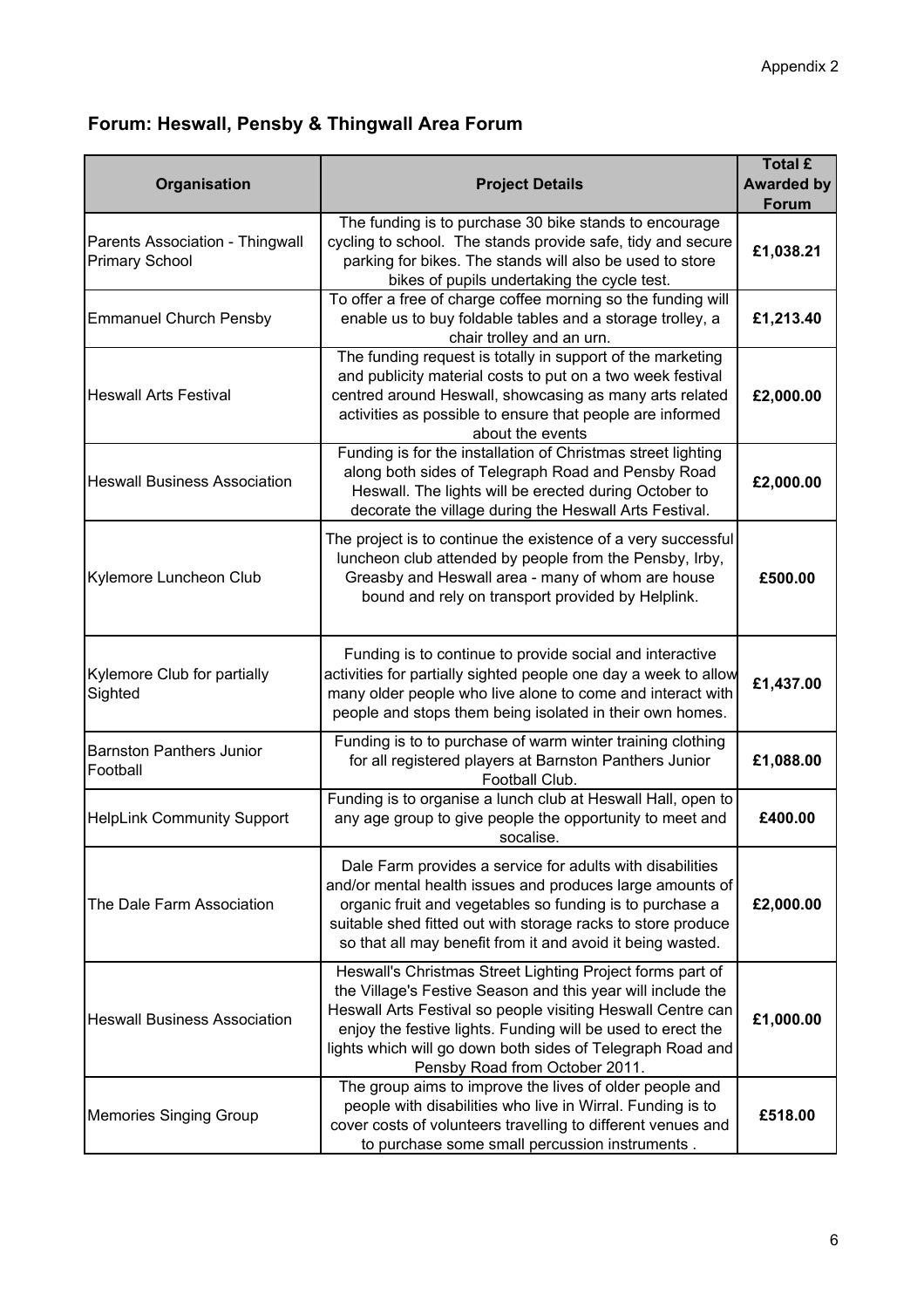| <b>Heswall Centre Parents and</b><br><b>Friends Association</b> | The HELP Project is to encourage people to take part in<br>outdoor activities, particularly vulnerable adults to imporve<br>their health, skills and social and emotional well being.<br>Funding is for Phase 1: Clear and prepare grounds attached<br>to Heswall Hall and Phase 2: Make grounds wheelchair<br>accessible | £2,000.00 |
|-----------------------------------------------------------------|---------------------------------------------------------------------------------------------------------------------------------------------------------------------------------------------------------------------------------------------------------------------------------------------------------------------------|-----------|
| <b>Wirral Athletics Sports</b><br>Programme                     | The funding will be used to start up an athletics programme<br>that brings young people together to take part in a new<br>sport. This project will also encourage teenagers to<br>volunteer and get on the coaching ladder and gain<br>experience working with qualified coaches.                                         | £1,000.00 |

# **Forum: Leasowe, Moreton & Saughall Massie Area Forum**

| Organisation                            | <b>Project Details</b>                                                                                                                                                                                                           | <b>Total £</b><br><b>Awarded by</b><br><b>Forum</b> |
|-----------------------------------------|----------------------------------------------------------------------------------------------------------------------------------------------------------------------------------------------------------------------------------|-----------------------------------------------------|
| Moreton Umbrella Group                  | To develop a mums active group within the Yewtree Centre<br>by offering activity within their community centre in order to<br>break down barriers of isolation and encourage participation<br>in the community.                  | £1,535.62                                           |
| <b>Moreton Community Lights</b>         | To provide Christmas lights for Moreton to replace stolen<br>lights and to have a larger display to encourage people to<br>shop locally.                                                                                         | £2,000.00                                           |
| Leasowe Autumn Club                     | To support the breakfast club and luncheon club the group<br>require an additional large fridge freezer for the club.                                                                                                            | £774.00                                             |
| The Drop In (St Chads Youth<br>Drop In) | Funding is for help towards the cost of rent to continue to<br>provide a warm and safe drop in for students of Wallasey<br>School and Clairemount College in order to provide<br>emotional, spiritual support and a friendly ear | £741.00                                             |
| <b>St Chad's Tots</b>                   | Funding is to help towards the cost of the rent to continue to<br>run St Chad's Tots which offers a safe, warm, large<br>evironment where children, parents and carers come<br>together.                                         | £1,838.25                                           |
| Wirral Lung Exercise Group              | The group helps people who have lung problems to get fitter<br>so the funding will be used for the hall hire, the purchase of<br>a PA System and Insurance                                                                       | £914.00                                             |
| Moreton Afternoon Town<br>Women's Guild | Funding is to pay rent for 12 months hire of the hall at<br>Moreton Community Centre so the Guild can continue to<br>provide a meeting point for the education, social and well<br>being of its members.                         | £828.00                                             |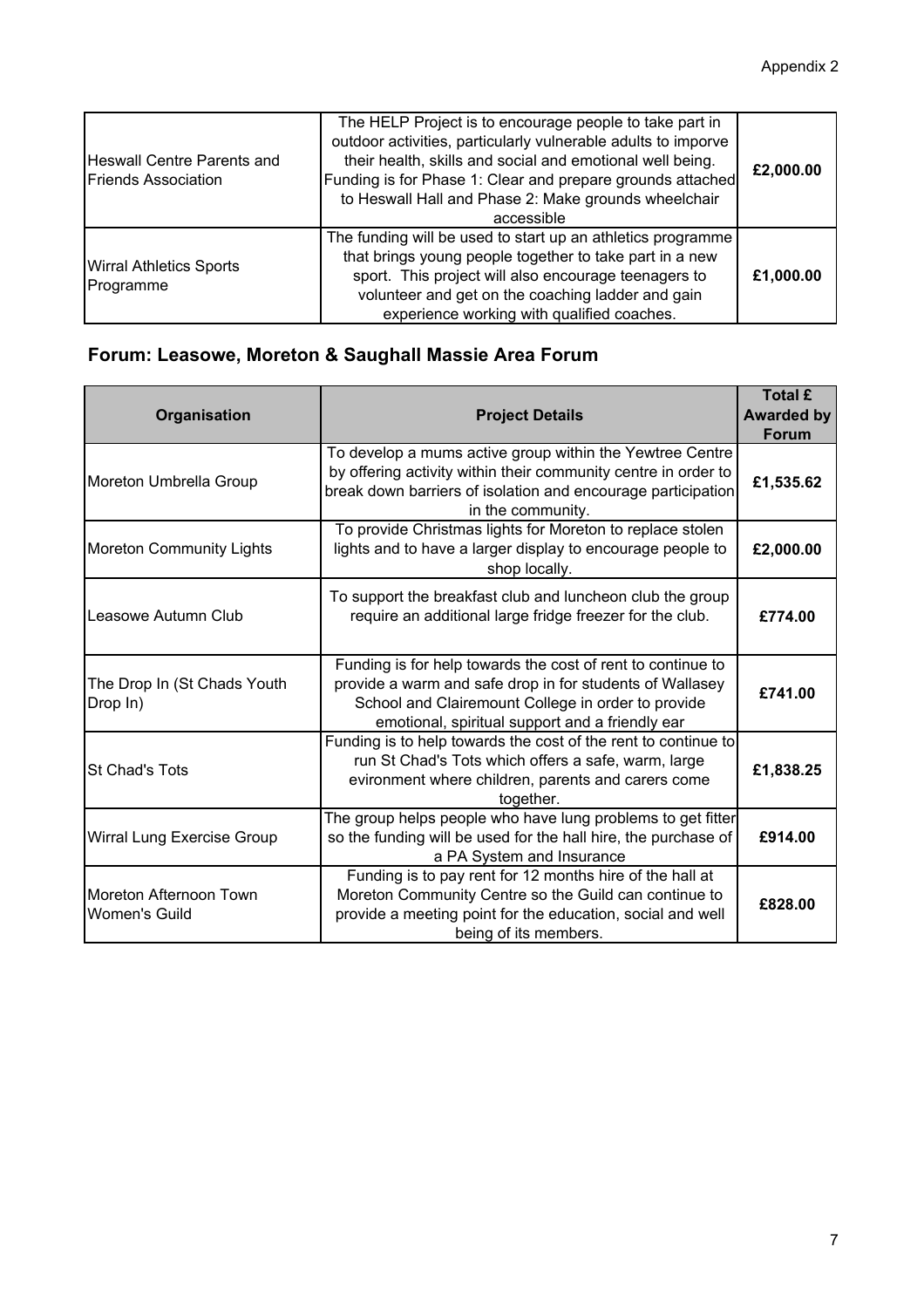#### **Forum: Liscard & Seacombe Area Forum**

| Organisation                                  | <b>Project Details</b>                                                                                                                                                                                                                                                                                                                           | <b>Total £</b><br><b>Awarded by</b><br><b>Forum</b> |
|-----------------------------------------------|--------------------------------------------------------------------------------------------------------------------------------------------------------------------------------------------------------------------------------------------------------------------------------------------------------------------------------------------------|-----------------------------------------------------|
| The Allandale Community Youth<br><b>Works</b> | The funding is for new sports equipment for children who<br>use the club and this equipment will encourage more of the<br>community to use the centre.                                                                                                                                                                                           | £4,000.00                                           |
| <b>Falkland Road Organic Growers</b>          | To create and develop a sustainable planting environment<br>for use by members and local community to produce<br>organic fruit and vegetable, funding is to purchase starting<br>items for the proposed gardens.                                                                                                                                 | £2,000.00                                           |
| <b>Liscard Traders Association</b>            | Funding is for Christmas Lights for the centre of Liscard to<br>benefit the whole community.                                                                                                                                                                                                                                                     | £2,000.00                                           |
| Hoylake Central Bowling Club                  | The club not only plays matches and competitions but also<br>offers development opportunities to non-players who are<br>interested in crown green bowling. The funding is to install<br>flood lights to Hoylake Central's Bowling Green                                                                                                          | £666.00                                             |
| Liscard Ladies 8 to 10 Club                   | The group helps overcome loneliness and social exclusion<br>by providing a meeting place, light refreshments, guest<br>speakers, demonstrations and outings for the membersfor<br>50-60 members. Funding is to cover the hire of our hall for<br>us to meet, which will help us use other money raised to pay<br>for activities for the members. | £500.00                                             |
| The Friends of Wallasey Central<br>Library    | The Library being located at the top of Earlston Park has<br>long been a target for vandalism and anti-social behaviour.<br>Funding would be used to obtain CCTV for the outside of<br>the library.                                                                                                                                              | £1,000.00                                           |
| <b>Memories Singing Group</b>                 | The group aims to improve the lives of older people and<br>people with disabilities who live in Wirral. Funding is to<br>cover costs of volunteers travelling to different venues and<br>to purchase some small percussion instruments.                                                                                                          | £966.00                                             |
| <b>Active Citizens Wirral Association</b>     | To set up a multicultural, cross generational club which<br>meets over a meal, plays games and tells stories with all the<br>equipment needed to set it up. This will be run on a<br>Saturday to include working adults and school children as<br>well.                                                                                          | £950.50                                             |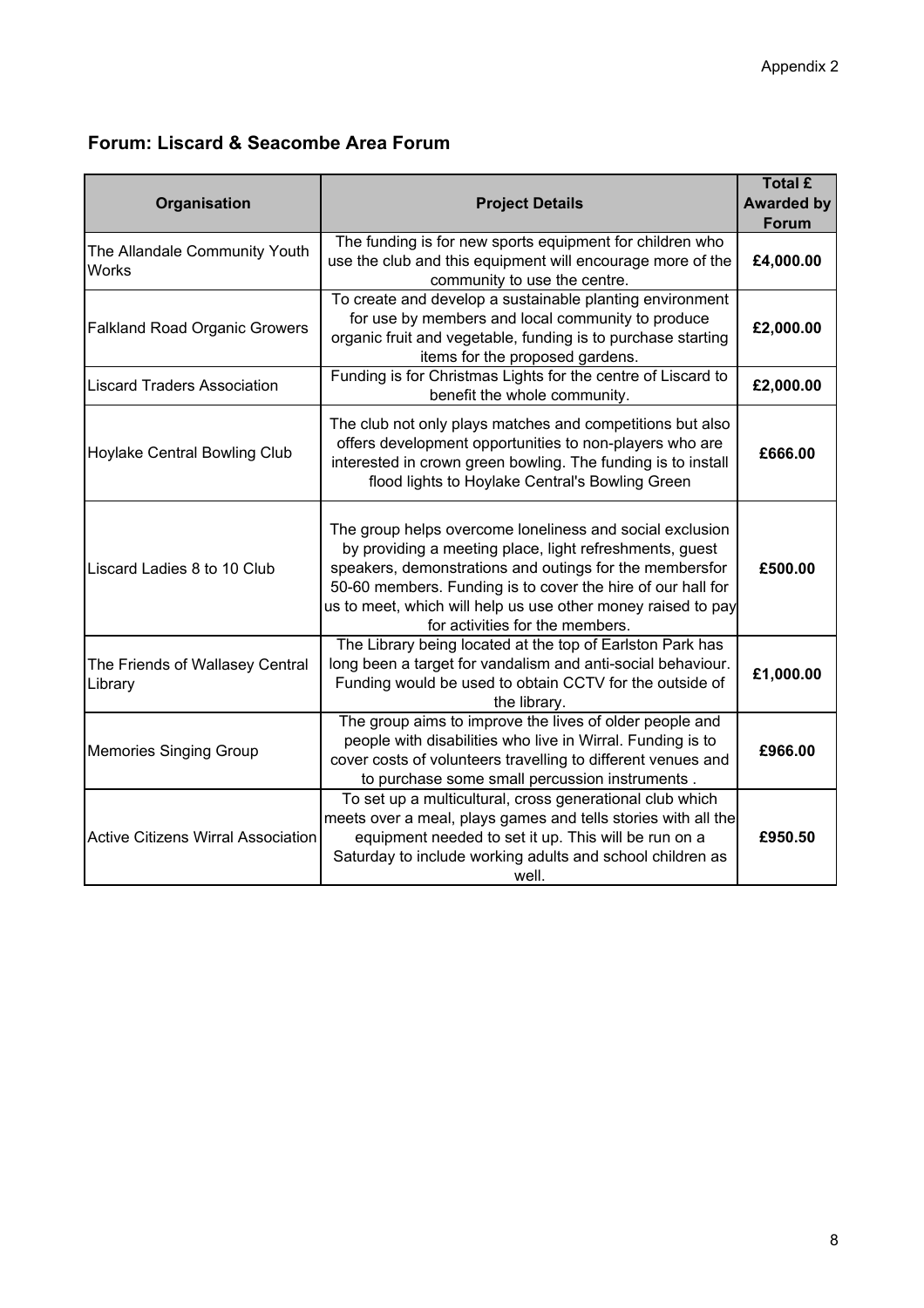# **Forum: New Brighton & Wallasey Area Forum**

| Organisation                                                  | <b>Project Details</b>                                                                                                                                                                                                                                                                                                                                                                                                                          | <b>Total £</b><br><b>Awarded by</b><br><b>Forum</b> |
|---------------------------------------------------------------|-------------------------------------------------------------------------------------------------------------------------------------------------------------------------------------------------------------------------------------------------------------------------------------------------------------------------------------------------------------------------------------------------------------------------------------------------|-----------------------------------------------------|
| <b>Friends of Wallasey Central</b><br>Library                 | Funding is to fit out one area of the Exhibition Room with a<br>fixed wall screen, a wall mounted projector, speakers,<br>amplifier and a dedicated laptop. This equipment would be<br>multi-purpose to meet the needs of a variety of events<br>proposed by the Friends to improve the potential use of the<br>space.                                                                                                                          | £1,727.99                                           |
| <b>New Brighton Residents</b><br>Association                  | To erect and install 1 x small double set of Alleygates at<br>Closure side of 21 Melbourne Street New Brighton and<br>provide 3 barrel locks.<br>to benefit residents of the area who will feel safer within<br>their properties.                                                                                                                                                                                                               | £2,000.00                                           |
| New Brighton A.F.C                                            | To create a kitchen area in the club lounge at Harrison Park<br>as the club have gradually increased the social contact<br>between the local community and the club and also visiting<br>teams and their parents.                                                                                                                                                                                                                               | £1,993.00                                           |
| Wallasey G H Peers Club                                       | The club provides leisure and recreational activities for the<br>people of Wallasey, funding is to cover the structural repair<br>costs recently carried out at the club in April in order to<br>prevent any movement in the foundations.                                                                                                                                                                                                       | £2,000.00                                           |
| <b>Wallasey Division Girl Guides</b><br>Summer Camp for Girls | The camp store room has recently been renovated with the<br>help of Wirral Vocational College so can now be used to<br>store camp equipment as the room is now clean and dry.<br>Funding is to replace/renew many of the items which were<br>damaged through being left in this previously damp<br>environment Funding is also to purchase more games type<br>equipment for the children when they meet there weekly.                           | £2,000.00                                           |
| Amy and Friends                                               | The purpose for the project is to enable us to hold our<br>annual medical conference were we get all the families<br>together. We have provisionally booked the conference for<br>the 21/22/23rd September 2012 in the Village St David's<br>Park Hotel, Ewloe, Flintshire. Children and young people<br>with this rare disorder have a chance to meet another like<br>themselves and gain an amazing feeling of belonging and<br>togetherness. | £2,000.00                                           |
| <b>Small Steps</b>                                            | The group support parent carers aged 0-99 years with any<br>disability or additional need so to reach more parents<br>throughout Wirral who may be struggling - funding will be<br>used to hold an Information Day in Birkenhead Park and<br>provide a picnic for those attending to promote networking<br>between organisations and give parents advice and<br>information.                                                                    | £666.00                                             |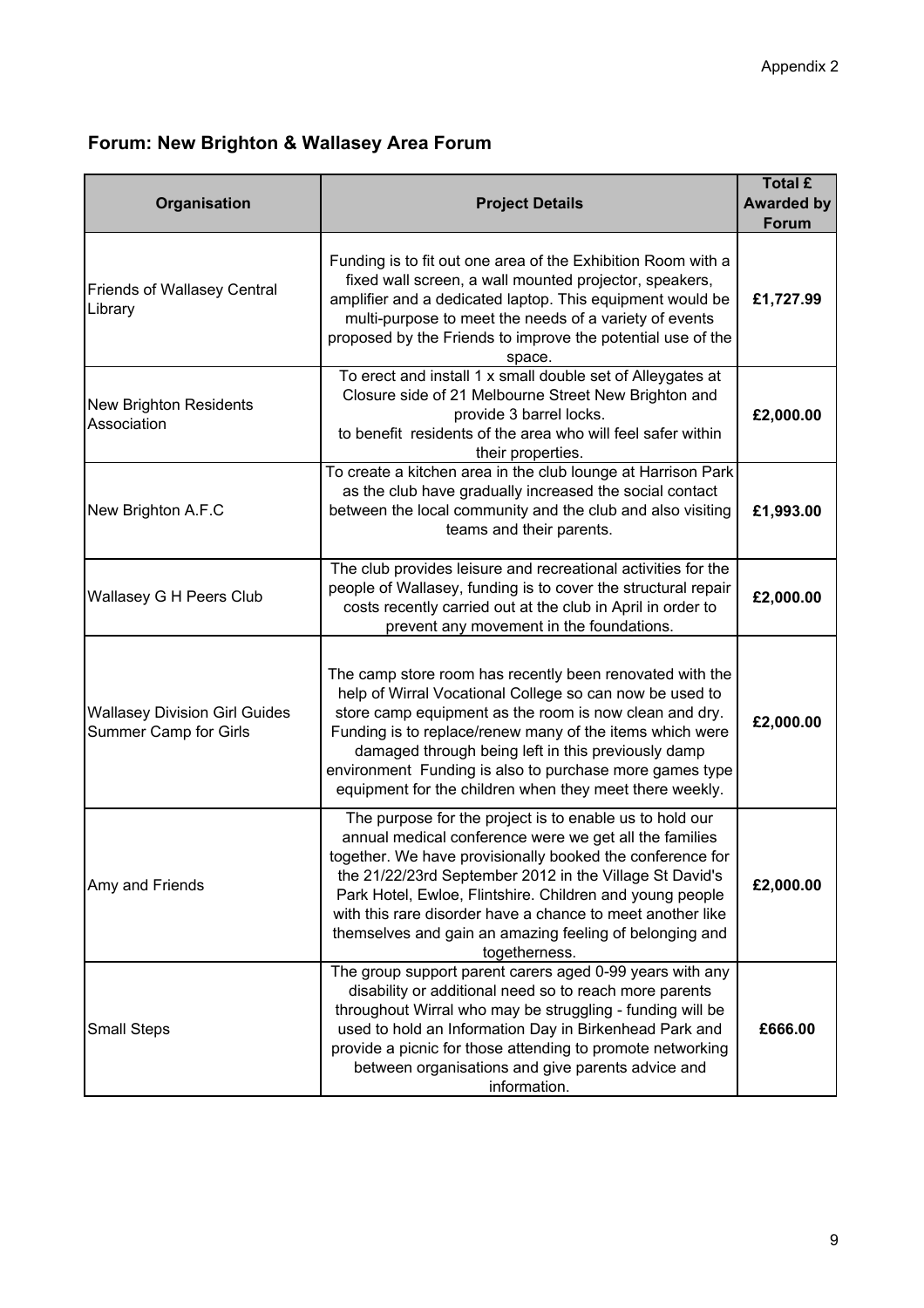| Liscard Ladies 8 to 10 Club                 | The group helps overcome loneliness and social exclusion<br>by providing a meeting place, light refreshments, guest<br>speakers, demonstrations and outings for the membersfor<br>50-60 members. Funding is to cover the hire of our hall for<br>us to meet, which will help us use other money raised to pay<br>for activities for the members. | £500.00   |
|---------------------------------------------|--------------------------------------------------------------------------------------------------------------------------------------------------------------------------------------------------------------------------------------------------------------------------------------------------------------------------------------------------|-----------|
| The Friends of Wallasey Central<br>Library  | The Library being located at the top of Earlston Park has<br>long been a target for vandalism and anti-social behaviour.<br>Funding would be used to obtain CCTV for the outside of<br>the library.                                                                                                                                              | £1,000.00 |
| <b>Mosslands Drive Allotment</b><br>Society | Funding is for a marquee in order for the group to hold<br>regular events throughout the year to enhance the society to<br>more members with a particular emphasis of getting elderly<br>people out of their homes.                                                                                                                              | £679.55   |

## **Forum: Oxton & Prenton Area Forum**

| <b>Organisation</b>                            | <b>Project Details</b>                                                                                                                                                                                                                                                                                                                                                                                                                      | <b>Total £</b><br>Awarded by<br><b>Forum</b> |
|------------------------------------------------|---------------------------------------------------------------------------------------------------------------------------------------------------------------------------------------------------------------------------------------------------------------------------------------------------------------------------------------------------------------------------------------------------------------------------------------------|----------------------------------------------|
| Friends of the Arno and Oxton<br><b>Fields</b> | The funding will be used to provide a permanent legacy<br>through rebuilding the stone retaining walls to each side of<br>the pathway leading from the Rose Garden to the upper<br>terrace.                                                                                                                                                                                                                                                 | £1,750.00                                    |
| Lorne Court Residents<br>Association           | Funding is to plant some small hedges which will help<br>define the boundary for resident's dwelling with the aim of<br>reducing access to young people who are getting involved<br>in anti-social behaviour. Planting the hedge would also be<br>visually inviting and provide some habitat for wildlife. In<br>addition to this project funding will be used to purchase<br>small plants, shrubs, whip trees, climbing plants and trellis | £2,000.00                                    |
| The Wirral Tuesday Club                        | The group provides a safe and enjoyable two hours week<br>for the less able of Wirral so funding will be used to<br>subsidise the cost of transport for members who would not<br>able to attend the club without the provision of a bus.                                                                                                                                                                                                    | £666,00                                      |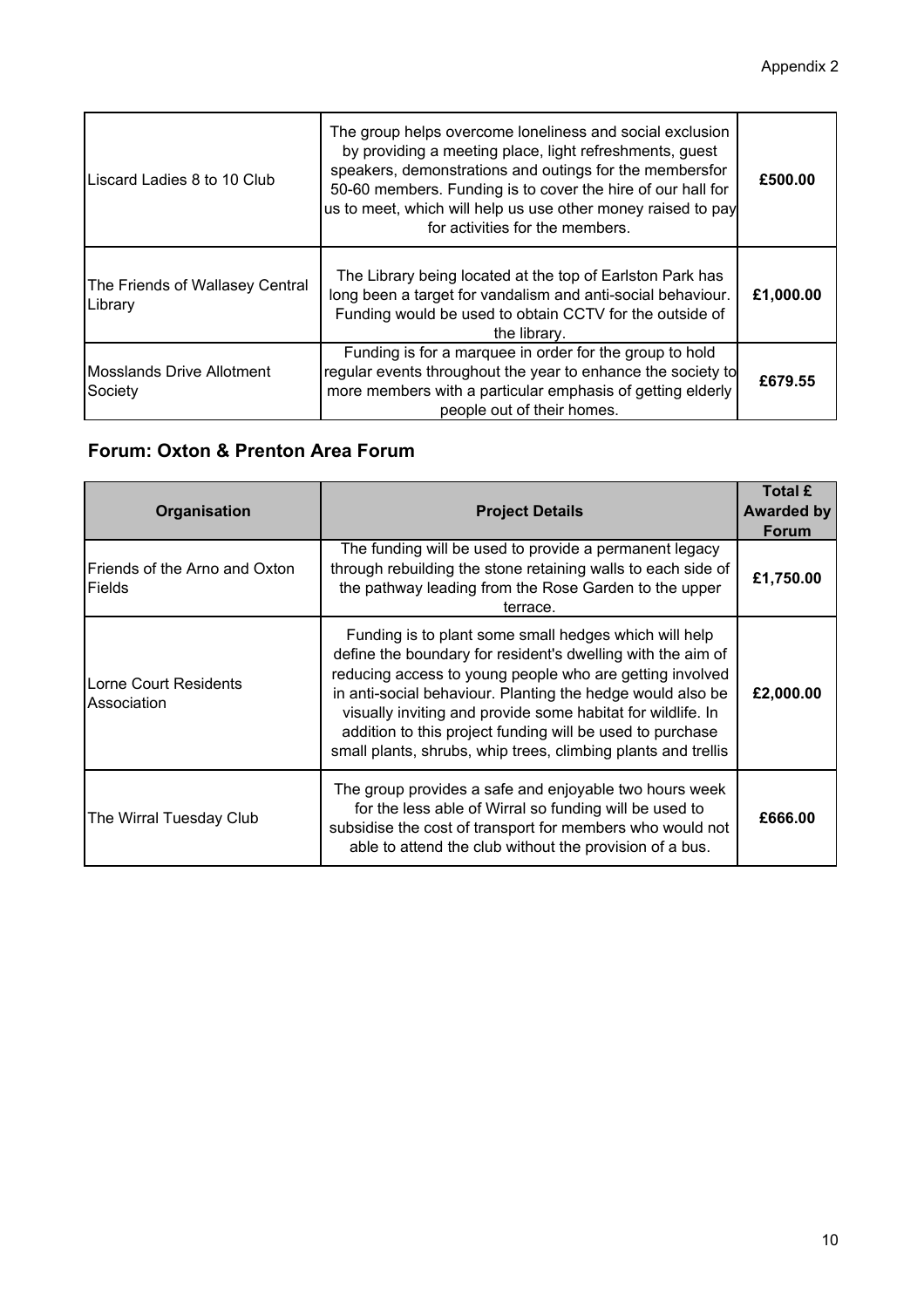## **Forum: West Wirral Area Forum**

| Organisation                                             | <b>Project Details</b>                                                                                                                                                                                                                                                                                                                       | <b>Total £</b><br><b>Awarded by</b><br>Forum |
|----------------------------------------------------------|----------------------------------------------------------------------------------------------------------------------------------------------------------------------------------------------------------------------------------------------------------------------------------------------------------------------------------------------|----------------------------------------------|
| Hoylake Allotment Association                            | To purchase a building for our Community Allotment to<br>allow members to meet and share ideas and experience<br>with other plot holders, provide a communal meeting place<br>for members of Incredible Edible Hoylake and members of<br>the local community.                                                                                | £1,899.00                                    |
| Friends of Hoylake & Meols in<br>Bloom                   | To replace old splintered and unstable picnic benches in<br>Queens Park, Hoylake with 2 new wooden picnic benches<br>so that children and their families can continue to enjoy the<br>play area and surrounds in comfort and safety.                                                                                                         | £500.00                                      |
| West Wirral Scout & Guide Gang<br>Show                   | To purchase a new lighting desk and flightcase to train<br>young people to learn how to operate sound and lighting<br>equipment for the Gang Show                                                                                                                                                                                            | £2,000.00                                    |
| The Great Meols and Greenwood<br>Townswomen's Guild      | To develop a programme of events and outings to<br>encourage new members and provide a full programme of<br>activities                                                                                                                                                                                                                       | £500.00                                      |
| <b>Girlguiding Newton District</b>                       | For the conversion of 2 toilet cubicles into one larger room<br>with accessible toilet access and to provide a hand wash<br>water heater. The improvement to plumbing, the floor and<br>insulation means a more eco-friendly environment. The new<br>facilities will benefit all hall users, particularly those with<br>special needs.       | £2,000.00                                    |
| West Kirby Methodist Church<br>(Wednesday Room)          | The Wednesday Room has provided an opportunity for<br>people who are housebound to come to a social event on a<br>regular basis. This service is open to anyone in the local<br>community who would benefit. Funding is to offer a similar<br>opportunity to carers who also often experience isolation as<br>a result of their caring role. | £1,000.00                                    |
| Incredible Edible Hoylake                                | Incredible Edible Hoylake have been offered the opportunity<br>to set up planters in a number of areas in Hoylake. Building<br>of planters and raised beds will be by volunteers (skills<br>shared) who need the necessary materials                                                                                                         | £1,623.00                                    |
| West Kirby Wasps Junior<br><b>Football Club</b>          | To upgrade playing fields at Elm Grove/Sandringham Drive<br>by constructing a trench to introduce an underground water<br>storage area to help drain the surface of the pitch. This will<br>enable the club to secure a long term lease for the site to<br>help the club in its pursuance of Community Club status.                          | £2,000.00                                    |
| Hoylake Model Boat Club                                  | The funding is for vital community boats, equipment,<br>materials, hiring of and use of a local centre for indoor<br>learning and practical workshops - in how to build boats for<br>the whole community                                                                                                                                     | £1,000.00                                    |
| <b>Gilroy Road Community</b><br><b>Allotment Society</b> | Funding is for materials for the construction of raised beds<br>on a community area of Gilroy Road Community Allotment<br>Site to offer physical activity opportunities for youths, young<br>children and elderly local residents in a mainstream<br>community setting.                                                                      | £1,037.80                                    |